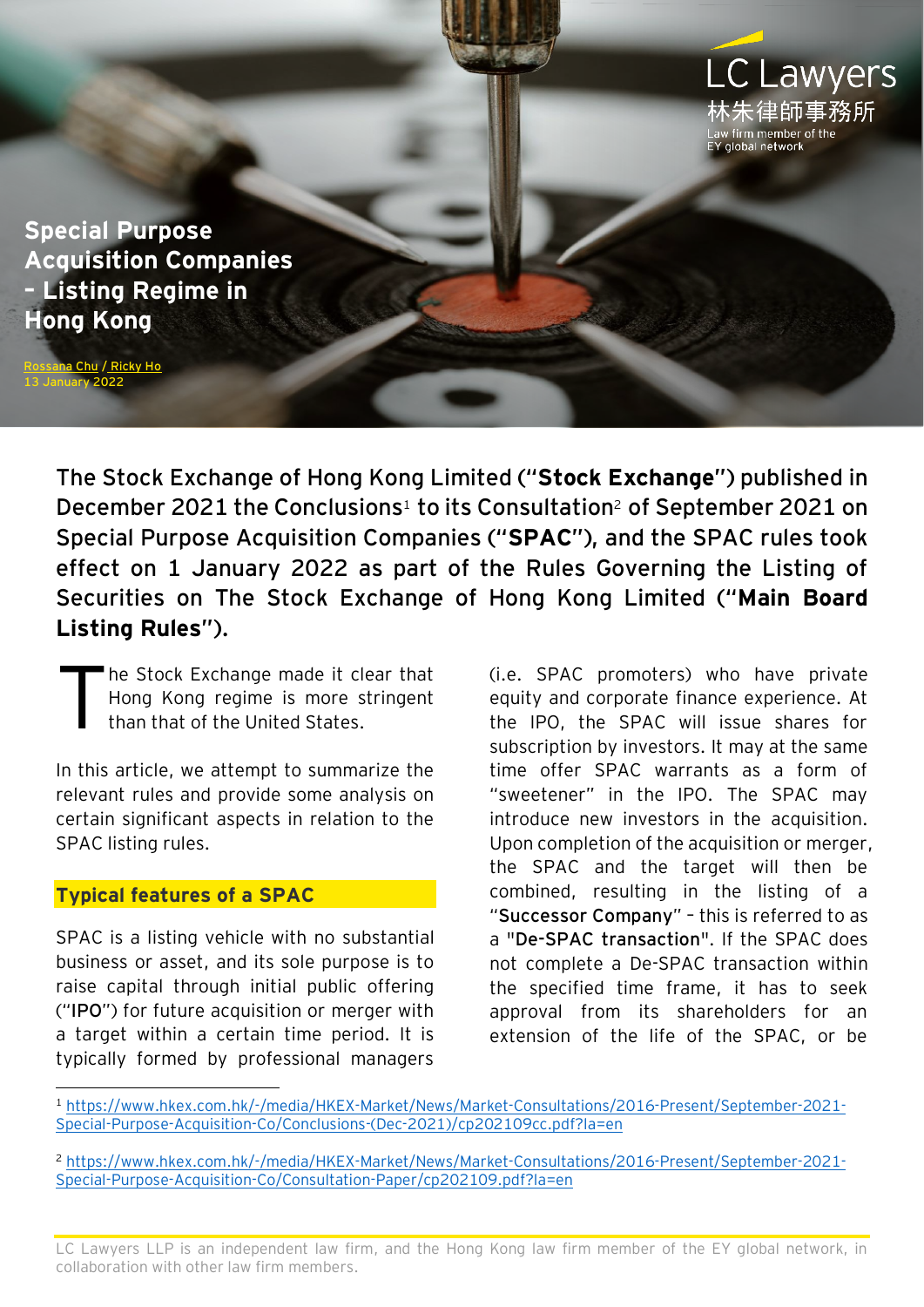liquidated and the funds raised in the IPO will be returned to the SPAC investors.

## **Hong Kong's SPAC regime set out in Chapter 18B of the Main Board Listing Rules***<sup>3</sup>*

### *Corporate governance*

- **SPAC promoters**: SPAC promoters must meet the Stock Exchange's suitability and eligibility requirements. Each SPAC must have at least one promoter being a firm that holds a Type 6 (advising on corporate finance) and/or a Type 9 (asset management) license issued by the Securities and Futures Commission ("**SFC**"). They may subscribe for shares in the SPAC ("**Promoter Shares**") and warrants ("**Promoter Warrants**") but at least one such licensed promoter must hold at least 10% of the Promoter Shares.
- **SPAC directors**: The SPAC board must include at least two individuals licensed by the SFC to carry out Type 6 and/or Type 9 regulated activities (one of whom must be a licensed person of a SPAC promoter). Any director nominated by a SPAC promoter to the SPAC board must be an officer of the SPAC promoter.

### *Listing and post-IPO obligations*

• **Investors' suitability**: Professional investors may subscribe for SPAC shares and warrants. At the time of listing, SPAC shares and warrants must be distributed to a minimum of 75 professional investors of which at least 20 must be institutional professional investors and such institutional professional investors must

hold at least 75% of the securities to be listed.

- **Trading of SPAC shares and warrants**: Post-IPO trading of SPAC securities are limited to professional investors only. SPAC shares and warrants can be traded separately.
- **Fund raising size**: Funds expected to be raised by a SPAC from its IPO must be at least HK\$1 billion.
- **Escrow arrangement**: A SPAC must hold 100% of its IPO proceeds (excluding proceeds raised from the issue of Promoter Shares and Promoter Warrants) in a ring-fenced escrow account in Hong Kong operated by a trustee or custodian. The monies must be held in the form of cash or cash equivalents.
- **Board lot size**: The board lot size and subscription size must be of at least HK\$1,000,000 for the SPAC shares.
- **SPAC warrants**: The exercise price of the SPAC warrants must be at least 15% above the issue price of the SPAC shares. The exercise period must commence after the completion of a De-SPAC transaction, and must expire not less than one year and not more than five years from the date of the completion of a De-SPAC transaction. It will only result in the issuance of shares in the Successor Company upon exercise. The number of shares to be issued upon exercise of all outstanding warrants must not exceed 50% of the total number of shares in issue.
- **Promoter Shares and Promoter Warrants**: Shares and warrants issued by

<sup>&</sup>lt;sup>3</sup> [https://en-rules.hkex.com.hk/sites/default/files/net\\_file\\_store/HKEX4476\\_5770\\_VER18989.pdf](https://en-rules.hkex.com.hk/sites/default/files/net_file_store/HKEX4476_5770_VER18989.pdf)

LC Lawyers LLP is an independent law firm, and the Hong Kong law firm member of the EY global network, in collaboration with other law firm members.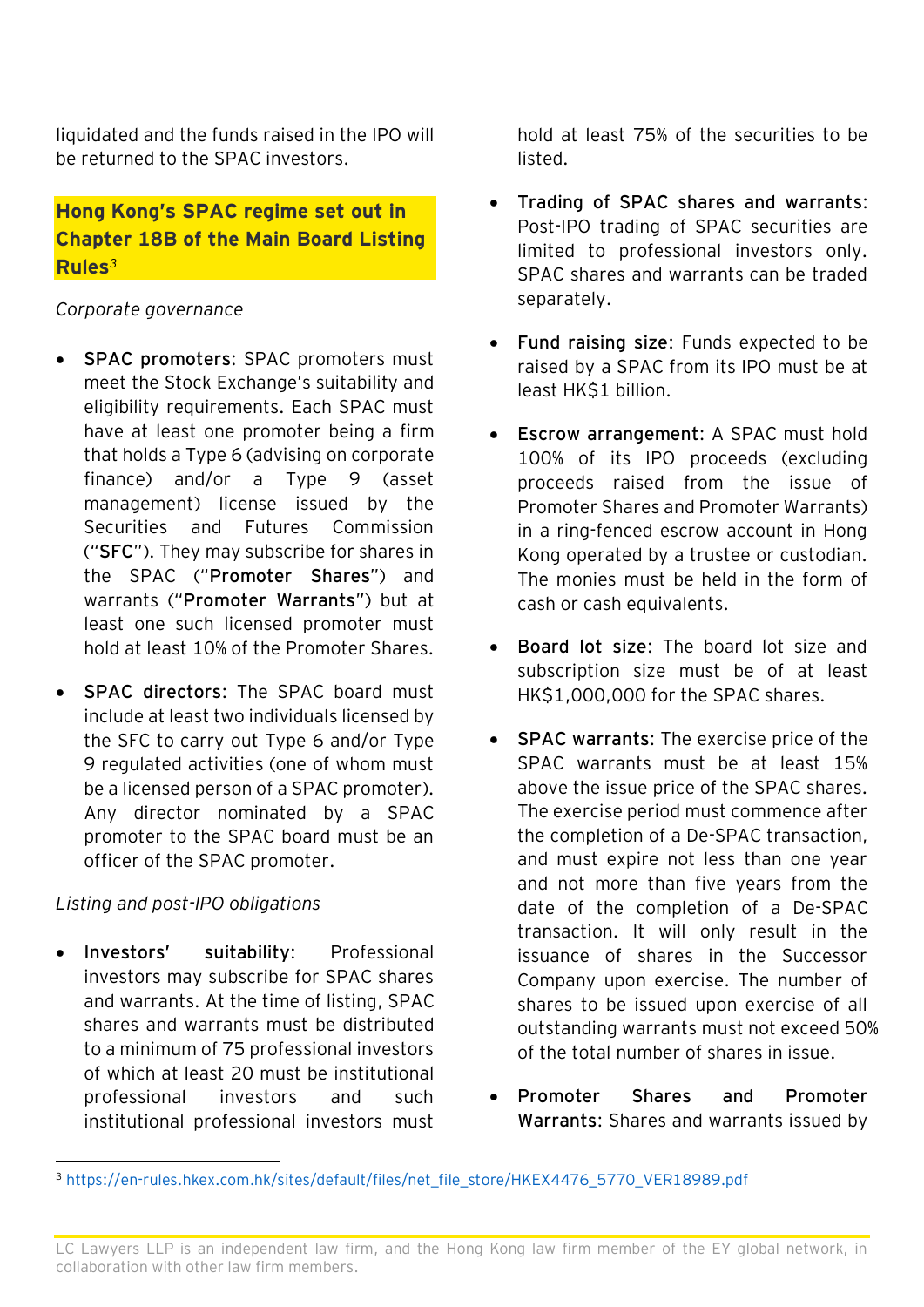a SPAC to any of its promoters will not have listing status. If the SPAC issues Promoter Shares and/or Promoter Warrants, the promoter must remain as the beneficial owner of such shares or warrants at the listing of the SPAC and for the lifetime of such securities. A SPAC must not issue any Promoter Shares to promoters that represent more than 20% of the total number of shares in issue as at the date of its listing. Promoter Warrants must not be issued at a price that is less than 10% of the issue price of SPAC shares at IPO and must not be exercisable during the period ending 12 months from the completion of a De-SPAC transaction.

• **Dealing prohibitions**: SPAC promoters and their directors and employees, SPAC directors and employees, as well as their close associates are prohibited from dealing in any of the SPAC's listed securities prior to the completion of a De-SPAC transaction.

### *Material change in promoters or directors*

• **Approval by SPAC shareholders and the Stock Exchange**: If there is a material change in (1) any SPAC promoter who controls 50% or more of the Promoter Shares, (2) any SPAC promoter which holds a Type 6 or Type 9 license issued by the SFC, (3) the eligibility and/or suitability of a SPAC promoter, or (4) a SPAC director licensed by the SFC to carry out Type 6 and/or Type 9 regulated activities, then the "continuation" of the SPAC following such a material change must be approved by (a) a special resolution of the SPAC shareholders at a

general meeting within one month from the change and (b) the Stock Exchange.

• Redemption opportunity: Prior to the vote on the continuation of the SPAC following a material change, the SPAC shareholders (other than holders of Promoter Shares) must be given the opportunity to elect to redeem their shares.

# *De-SPAC transaction*

- **Listing application by the Successor Company**: The target must meet all new listing requirements (including IPO sponsor appointment, due diligence requirements, financial eligibility tests and minimum market capitalisation requirements). The terms of a De-SPAC transaction must include a condition that the transaction will not complete unless listing approval of the Successor Company's shares is granted by the Stock Exchange. At least one sponsor must be appointed to assist the listing application of the Successor Company.
- **Use of the SPAC IPO proceeds**: The De-SPAC target must have a "fair market value" representing at least 80% of the funds raised by the SPAC from the IPO prior to any share redemption. According to the Stock Exchange Guidance on SPAC issued in January 2022 <sup>4</sup> ("**SPAC Guidance**"), when assessing the SPAC board's opinion on the satisfaction of the "fair market value" requirement, the Stock Exchange will adopt a holistic approach and take into account factors such as (a) the basis of the opinion, (b) the negotiated value of the De-SPAC target as agreed by parties, (c) the sponsor's opinion; (d) the independent third party

<sup>4</sup> [https://en-rules.hkex.com.hk/sites/default/files/net\\_file\\_store/gl113-22.pdf](https://en-rules.hkex.com.hk/sites/default/files/net_file_store/gl113-22.pdf)

LC Lawyers LLP is an independent law firm, and the Hong Kong law firm member of the EY global network, in collaboration with other law firm members.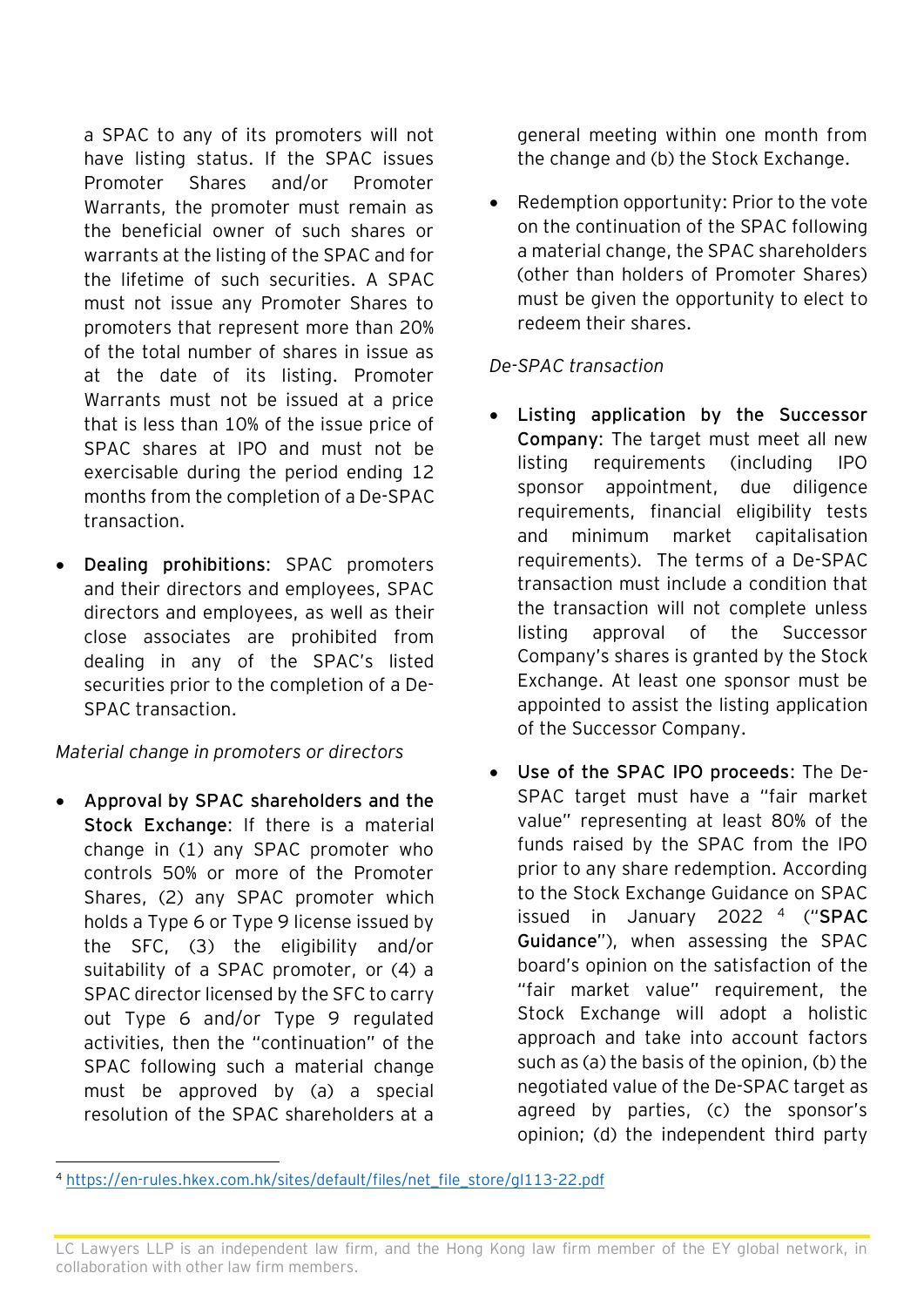investment amount and (e) the valuation of comparable companies.

- **Independent third party investment**: The SPAC must obtain funds from independent investors (restricted to professional investors only) in the De-SPAC transaction. The minimum percentage of independent investments required is 25% for a target with negotiated value of less than HK\$2 billion, 15% if the value is HK\$2 billion or more but less than HK\$5 billion, 10% if the value is of HK\$5 billion or more but less than HK\$7 billion, and 7.5% if the value is of HK\$7 billion or more.
- **Qualification of independent third party investors**: Independent third party investment must include significant investment from sophisticated investors. According to the SPAC Guidance, the Stock Exchange expects at least 50% of the value of the independent third party investment be contributed by no fewer than three investors who each is (a) an asset management firm with assets under management of at least HK\$8 billion or (b) a fund with a fund size of at least HK\$8 billion.
- **Announcement and listing document**: The announcement and the listing document to be made by the SPAC for a De-SPAC transaction must be pre-vetted by the Stock Exchange. Both documents must be published and despatched to the SPAC shareholders by the time the SPAC gives notice of the general meeting to approve the De-SPAC transaction.
- **Shareholders' approval**: A De-SPAC transaction must be approved by SPAC shareholders at a general meeting (shareholders with a material interest and

the SPAC promoters must abstain from voting). Written shareholders' approval will not be accepted in lieu of holding a general meeting. The terms of any third party investment to complete the transaction must be subject to shareholders' vote at the same general meeting.

• **Deadlines**: A SPAC must publish a De-SPAC transaction announcement within 24 months of its listing. It must complete a De-SPAC transaction within 36 months of its listing. It may submit a request to the Stock Exchange for an extension of any of the deadlines if it has received shareholders' approval of the extension. The Stock Exchange retains the discretion to approve or reject an extension request, but any extension will be for a period of only up to 6 months.

#### *Redemption*

• **Redemption circumstances**: SPAC shareholders must be given the option to redeem their shares prior to a general meeting to approve (a) the continuation of the SPAC following a material change referred to above, (2) a De-SPAC transaction or (3) the extension of any of the deadlines mentioned above.

#### *Liquidation and delisting*

• **Return of funds to shareholders**: If a SPAC fails to obtain shareholders' approval for the continuation of the SPAC following a material change referred to above or fails to meet any of the deadlines as mentioned above, it must be liquidated and return all of the funds kept in the escrow arrangement to its shareholders. The Stock Exchange will then delist the SPAC.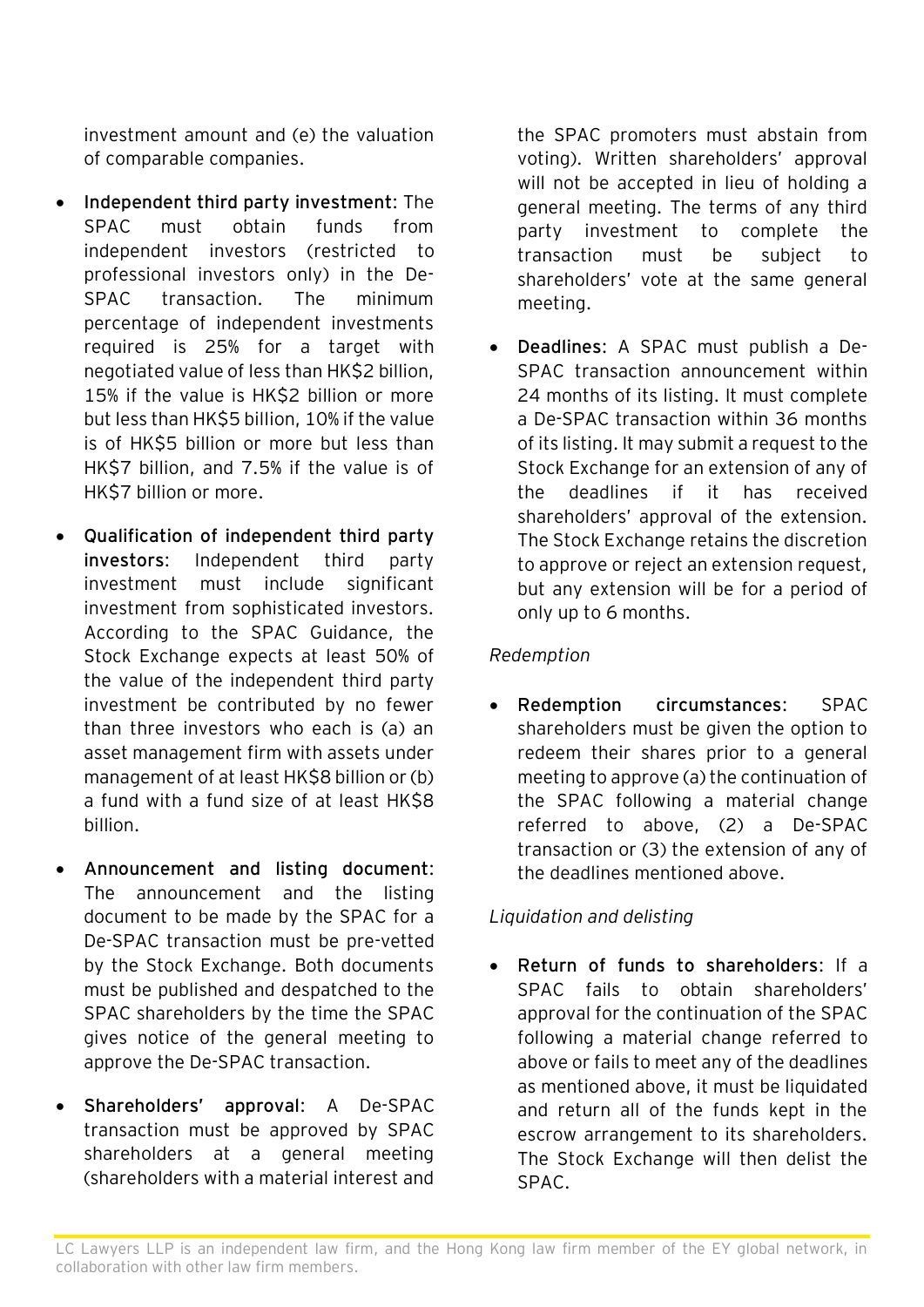# **Application of Hong Kong Codes on Takeovers and Mergers and Share Buybacks<sup>5</sup>**

- **Application to the SPAC prior to a De-SPAC transaction**: The Hong Kong Codes on Takeovers and Mergers and Share Buybacks ("**Takeovers Code**") will apply to a SPAC. Where a person acquires SPAC shares such that it and its concert parties hold 30% or more of the voting rights of a SPAC, then it will have the obligation to make a general offer to holders of the other SPAC securities.
- **Waiver of application to a De-SPAC transaction**: The SFC may waive the application of mandatory general offer obligation under the Takeovers Code in relation to a De-SPAC transaction, i.e. even if an owner of the De-SPAC target obtains 30% or more of the voting rights in the Successor Company after completion of the De-SPAC transaction, its obligation to make a general offer will be waived. When considering the waiver application, the SFC may consider factors such as (a) the De-SPAC target owner's shareholding in the SPAC and its dealings in SPAC securities and (b) any relationship between the owner of the target and the SPAC promoters, and parties acting in concert with any of them.

#### **SPAC promoters**

SPAC investors rely on the SPAC promoters' ability to identify suitable De-SPAC targets and negotiate terms for the De-SPAC transactions that will provide them with attractive returns on their investments. In order to avoid SPAC promoters signing up for De-SPAC transactions with sub-standard targets, the Stock Exchange will consider only experienced and reputable promoters to be suitable. The SPAC Guidance sets out expectations on a promoter's track record in SPACs, fund raising and investment management, as well as relevant criteria such as details of its licenses, potential competition with the SPAC, and history of compliance with applicable laws and regulations. Although such high entry point will help safeguard the investors' interests, it limits the pool of institutions and persons to be eligible as SPAC promoters.

### **Redemption rights vs additional third party investments**

Another protection afforded to SPAC shareholders is their rights to redeem shares in the SPAC. However, the Joint Study referred to by the Stock Exchange<sup>6</sup> found that the average and median redemption rates among its 2019-20 study cohort were as high as 58% and 73%, respectively. A quarter of the cohort saw redemption rates of over 95%. An average of 92% of institutional investors in SPACs divested their SPAC shareholdings prior to the closure of De-SPAC transactions, either through redemption or selling their SPAC shares in the secondary market.

Where redemptions reduce the cash amount for completing De-SPAC transactions, many SPACs mitigate this concern by seeking third party investments that are contingent upon the closing of the De-SPAC transactions. The

<sup>5</sup> Please see paragraphs 397 to 422 of the Stock Exchange's conclusions referred to in footnote 1 above.

<sup>6</sup> "A Sober Look at SPACs", a joint study by Michael Klausner (Nancy and Charles Munger Professor of Business and Professor of Law at Stanford Law School), Michael Ohlrogge (Assistant Professor of New York University School of Law) and Emily Ruan (Research Associate of Stanford Law School), 28 October 2020.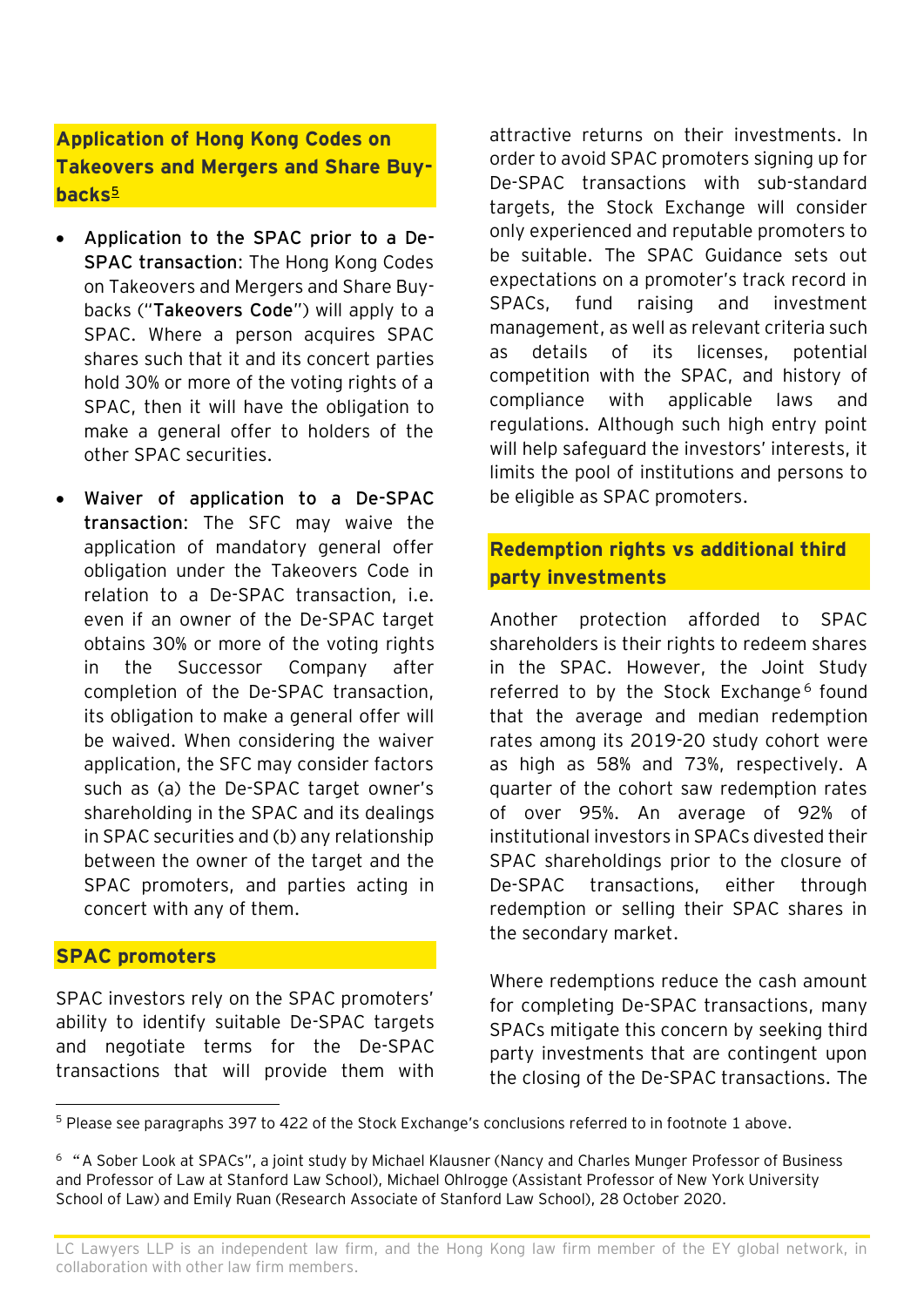Joint Study found, for a third of the SPACs in its study cohort, the majority of overall funds raised by a SPAC were not from the SPAC IPO proceeds, but from additional third party investments.

While the redemption right provides an exit to the SPAC shareholders, it also creates uncertainty to the SPAC resources for closing De-SPAC transactions which ironically is the primary objective of the SPAC.

### **Vetting of the listing application of the Successor Company**

During the public discussions on SPACs before the Stock Exchange issued its consultation paper in September 2021, one controversy was, apart from the SPAC shareholders' approval of the De-SPAC transaction, whether the Successor Company's listing application should be subject to the current new listing requirements, and if not, whether SPACs might open a leeway for listing of De-SPAC targets which would not otherwise satisfy the new listing requirements.

The Stock Exchange proposed to consider a De-SPAC transaction in the same way as a reverse takeover (i.e. a deemed new listing) and require the Successor Company to meet all new listing requirements. Although such proposal received opposition from 33% of the respondents, the Stock Exchange stressed that the intention of introducing the SPAC regime is not to replace the traditional IPO route.

Therefore, the Stock Exchange adopted its proposal. All new listing requirements apply to the listing application of a Successor Company which include IPO sponsors who are to ensure the quality of assets and businesses

listed via De-SPAC transactions by ensuring due diligence on the targets. In respect of the management continuity and ownership continuity requirements, the Stock Exchange may grant waivers on a case-by-case basis.

On top of the new listing requirements, the completion of a De-SPAC transaction also depends on the negotiation with the target owner, the availability of independent third party investments and the Stock Exchange's vetting of the listing application including the valuation of the target (which is unlikely to be faster than the vetting of a traditional listing application).

It seems that a SPAC structure does not put the De-SPAC target in a position that makes it easier to list the target's business in Hong Kong.

### **Market misconduct risks**

A SPAC does not have any business operations. The market value of its securities depends very much on whether it is able to seek suitable De-SPAC targets and complete a De-SPAC transaction. This means that someone possessing inside information regarding such a transaction prior to its announcement might make a substantial gain from insider dealing in the SPAC securities before the transaction is announced. Consequently, the probability of insider dealing occurring in a listed SPAC tends to be higher than for an ordinary listed company.

A SPAC's share and warrant prices are likely to be very sensitive to rumours on potential De-SPAC transactions. It may make SPAC securities more susceptible to market manipulation attempted by fraudsters who deliberately spread rumours (e.g. via social media platforms) of a forthcoming De-SPAC transaction to raise the prices of SPAC shares

LC Lawyers LLP is an independent law firm, and the Hong Kong law firm member of the EY global network, in collaboration with other law firm members.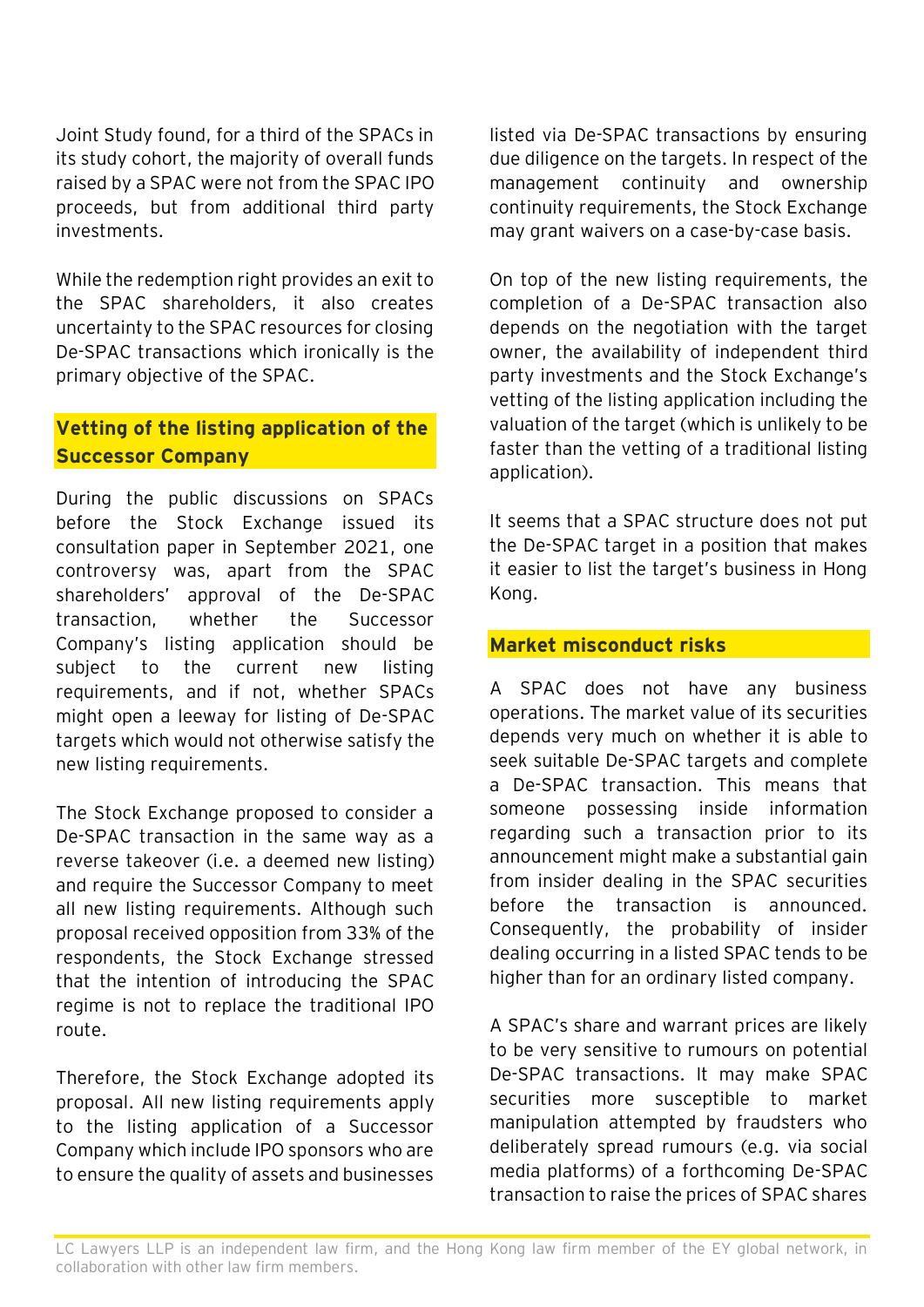and/or warrants to levels at which it is advantageous for them to sell.

Regulators will need to step up their oversight on dealings in SPAC securities in order to address the risks of market misconduct.

# **Overall implications of the Hong Kong SPAC regime**

The launch of the SPAC regime offers more investment alternatives and thus strengthens Hong Kong's position as a leading international financial centre, but the stringent requirements are not likely to attract a large number of SPAC IPOs in the short run.

LC Lawyers LLP is an independent law firm, and the Hong Kong law firm member of the EY global network, in collaboration with other law firm members.